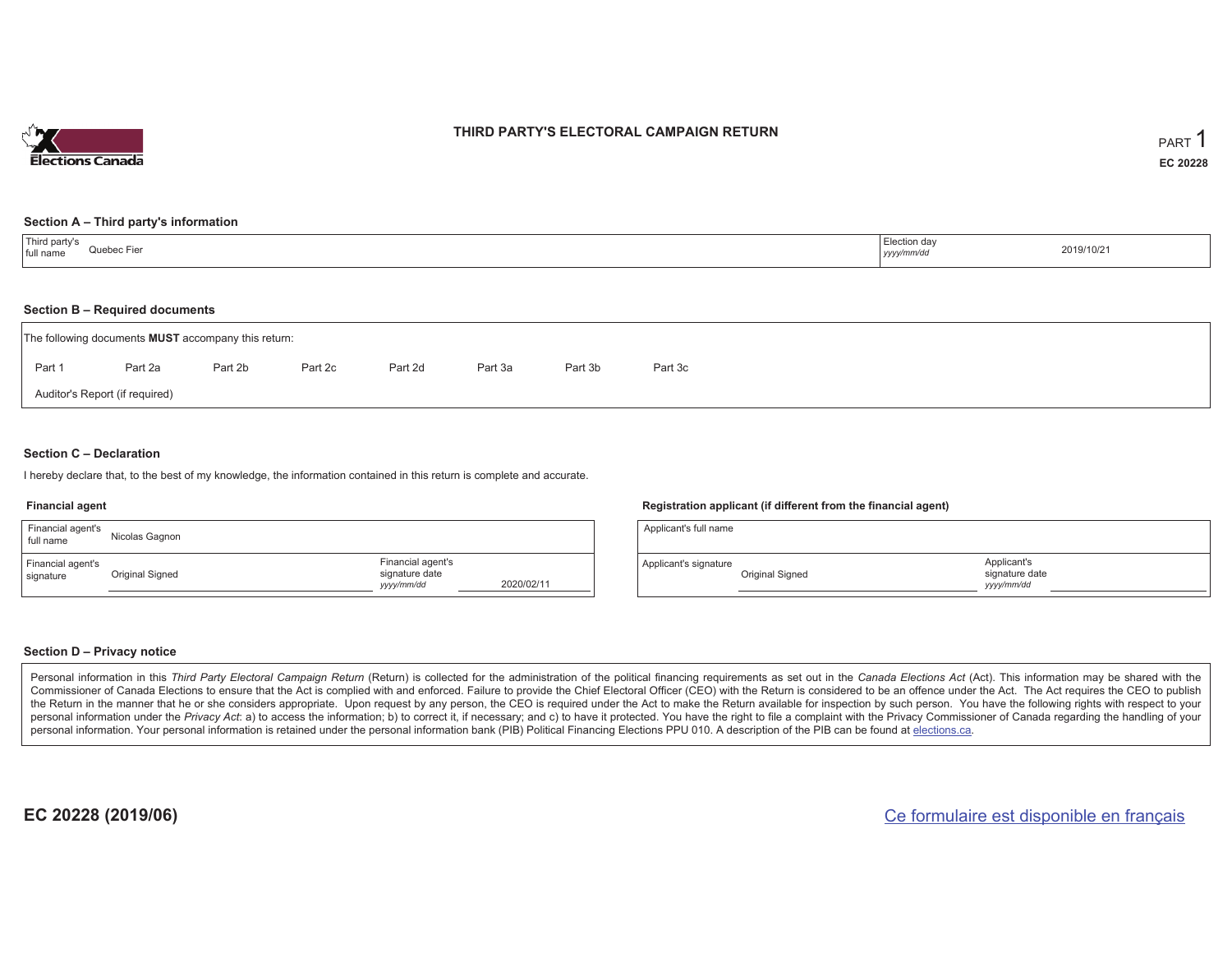

#### **THIRD PARTY'S ELECTORAL CAMPAIGN RETURN HIRD PARTY'S ELECTORAL CAMPAIGN RETURN<br>Statement of monetary contributions received PART 2a**

**EC 20228**

| No.                                                                                 | Full name                                     | Street<br>no. | <b>Street</b> | Apt. | City    | Prov./<br>Terr. | Postal<br>code | Date<br>received<br>yyyy/mm/dd                                                 | Individual | Business /<br>Commercial<br>organization | Government | Trade union  | Corporation<br>without share<br>capital | Unincorporated<br>organization or<br>association |  |  |  |
|-------------------------------------------------------------------------------------|-----------------------------------------------|---------------|---------------|------|---------|-----------------|----------------|--------------------------------------------------------------------------------|------------|------------------------------------------|------------|--------------|-----------------------------------------|--------------------------------------------------|--|--|--|
|                                                                                     |                                               |               |               |      |         |                 |                |                                                                                | \$         | \$                                       | \$         | $\mathsf{s}$ | \$                                      | \$                                               |  |  |  |
| $\overline{1}$                                                                      | Manning Centre for Building Democracy         |               |               |      | Calgary | AB              | <b>T2E 2P6</b> | 2019/09/23                                                                     |            |                                          |            |              | 45,000.00                               |                                                  |  |  |  |
|                                                                                     |                                               |               |               |      |         |                 |                |                                                                                |            |                                          |            |              |                                         |                                                  |  |  |  |
|                                                                                     |                                               |               |               |      |         |                 |                |                                                                                |            |                                          |            |              |                                         |                                                  |  |  |  |
|                                                                                     |                                               |               |               |      |         |                 |                |                                                                                |            |                                          |            |              |                                         |                                                  |  |  |  |
|                                                                                     |                                               |               |               |      |         |                 |                |                                                                                |            |                                          |            |              |                                         |                                                  |  |  |  |
|                                                                                     |                                               |               |               |      |         |                 |                |                                                                                |            |                                          |            |              |                                         |                                                  |  |  |  |
|                                                                                     |                                               |               |               |      |         |                 |                |                                                                                |            |                                          |            |              |                                         |                                                  |  |  |  |
|                                                                                     |                                               |               |               |      |         |                 |                |                                                                                |            |                                          |            |              |                                         |                                                  |  |  |  |
|                                                                                     |                                               |               |               |      |         |                 |                |                                                                                |            |                                          |            |              |                                         |                                                  |  |  |  |
|                                                                                     |                                               |               |               |      |         |                 |                |                                                                                |            |                                          |            |              |                                         |                                                  |  |  |  |
|                                                                                     |                                               |               |               |      |         |                 |                |                                                                                |            |                                          |            |              |                                         |                                                  |  |  |  |
|                                                                                     |                                               |               |               |      |         |                 |                |                                                                                |            |                                          |            |              |                                         |                                                  |  |  |  |
|                                                                                     |                                               |               |               |      |         |                 |                |                                                                                |            |                                          |            |              |                                         |                                                  |  |  |  |
|                                                                                     |                                               |               |               |      |         |                 |                |                                                                                |            |                                          |            |              |                                         |                                                  |  |  |  |
|                                                                                     |                                               |               |               |      |         |                 |                |                                                                                |            |                                          |            |              |                                         |                                                  |  |  |  |
|                                                                                     |                                               |               |               |      |         |                 |                | Totals carried forward from previous page \$                                   |            |                                          |            |              |                                         |                                                  |  |  |  |
|                                                                                     |                                               |               |               |      |         |                 |                | Total amount of monetary contributions by contributors who gave over \$200 (A) |            |                                          |            |              | 45,000.00                               |                                                  |  |  |  |
| Number of contributors who gave over \$200                                          |                                               |               |               |      |         |                 |                |                                                                                |            |                                          |            |              |                                         |                                                  |  |  |  |
| Total amount of monetary contributions by contributors who gave \$200 or less $(B)$ |                                               |               |               |      |         |                 |                |                                                                                |            |                                          |            |              |                                         |                                                  |  |  |  |
|                                                                                     | Number of contributors who gave \$200 or less |               |               |      |         |                 |                |                                                                                |            |                                          |            |              |                                         |                                                  |  |  |  |
| Total amount of all monetary contributions (A+B)                                    |                                               |               |               |      |         |                 |                |                                                                                |            |                                          |            |              | 45,000.00                               |                                                  |  |  |  |
|                                                                                     |                                               |               |               |      |         |                 |                | Number of contributors who gave monetary contributions                         |            |                                          |            |              |                                         |                                                  |  |  |  |

|  | <b>Contractor Contractor</b><br>$\overline{\phantom{m}}$<br>Third<br>party |  | ,,,,, | 2019/10/2 | ʻdu |  | וש |  |
|--|----------------------------------------------------------------------------|--|-------|-----------|-----|--|----|--|
|--|----------------------------------------------------------------------------|--|-------|-----------|-----|--|----|--|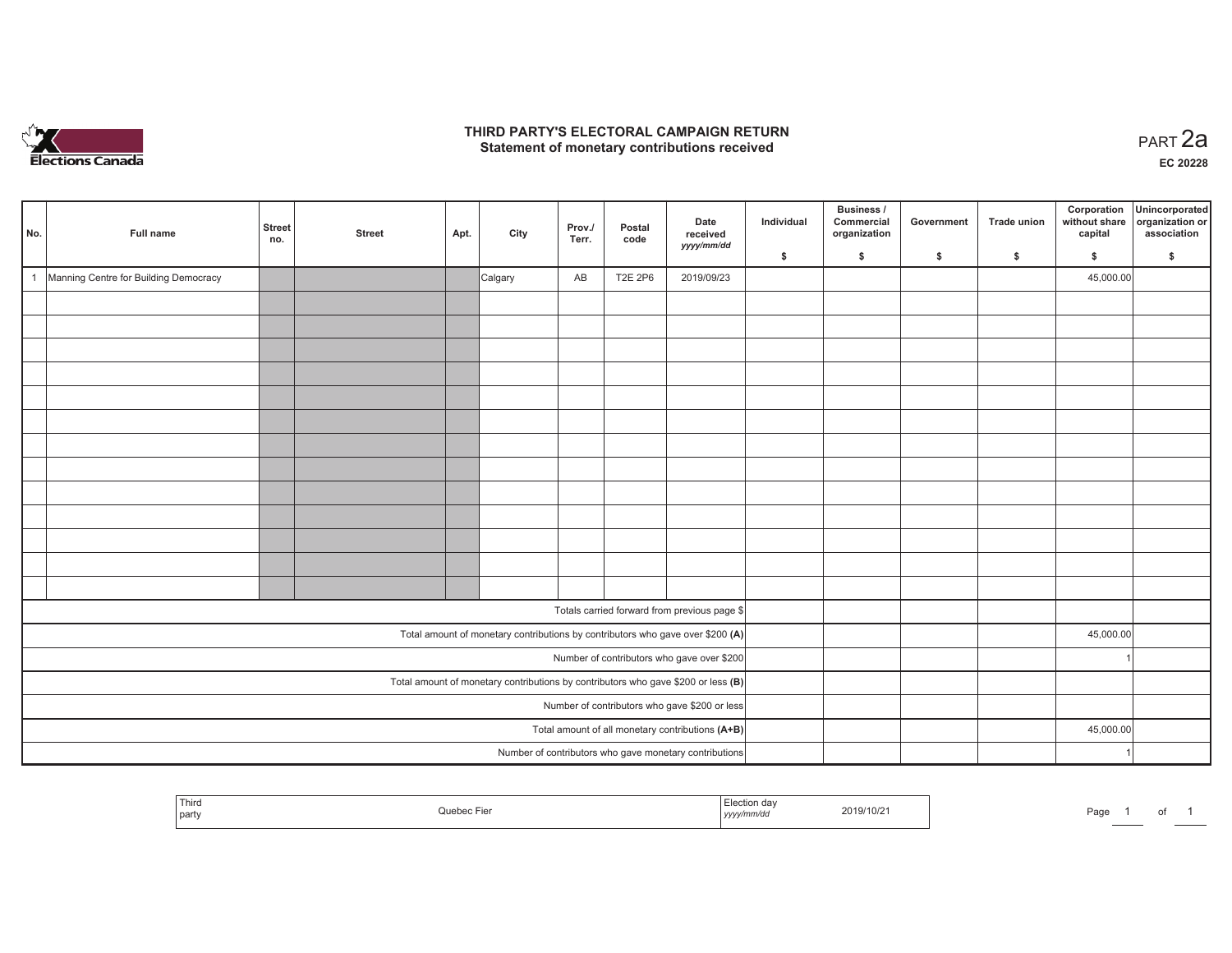

#### **THIRD PARTY'S ELECTORAL CAMPAIGN RETURN**  THIRD PARTY'S ELECTORAL CAMPAIGN RETURN<br>Statement of non-monetary contributions received<br> **PART 2b**

|                                                                                         | No. | Full name | <b>Street</b><br>no. | <b>Street</b> | Apt. | City | Prov./<br>Terr. | Postal<br>code | Date<br>received<br>yyyy/mm/dd                                                     | Individual | <b>Business /</b><br>Commercial<br>organization | Government | Trade union | Corporation<br>capital | Unincorporated<br>without share organization or<br>association |
|-----------------------------------------------------------------------------------------|-----|-----------|----------------------|---------------|------|------|-----------------|----------------|------------------------------------------------------------------------------------|------------|-------------------------------------------------|------------|-------------|------------------------|----------------------------------------------------------------|
|                                                                                         |     |           |                      |               |      |      |                 |                |                                                                                    | \$         | \$                                              | \$         | \$          | \$                     | \$                                                             |
|                                                                                         |     |           |                      |               |      |      |                 |                |                                                                                    |            |                                                 |            |             |                        |                                                                |
|                                                                                         |     |           |                      |               |      |      |                 |                |                                                                                    |            |                                                 |            |             |                        |                                                                |
|                                                                                         |     |           |                      |               |      |      |                 |                |                                                                                    |            |                                                 |            |             |                        |                                                                |
|                                                                                         |     |           |                      |               |      |      |                 |                |                                                                                    |            |                                                 |            |             |                        |                                                                |
|                                                                                         |     |           |                      |               |      |      |                 |                |                                                                                    |            |                                                 |            |             |                        |                                                                |
|                                                                                         |     |           |                      |               |      |      |                 |                |                                                                                    |            |                                                 |            |             |                        |                                                                |
|                                                                                         |     |           |                      |               |      |      |                 |                |                                                                                    |            |                                                 |            |             |                        |                                                                |
|                                                                                         |     |           |                      |               |      |      |                 |                |                                                                                    |            |                                                 |            |             |                        |                                                                |
|                                                                                         |     |           |                      |               |      |      |                 |                |                                                                                    |            |                                                 |            |             |                        |                                                                |
|                                                                                         |     |           |                      |               |      |      |                 |                |                                                                                    |            |                                                 |            |             |                        |                                                                |
|                                                                                         |     |           |                      |               |      |      |                 |                |                                                                                    |            |                                                 |            |             |                        |                                                                |
|                                                                                         |     |           |                      |               |      |      |                 |                |                                                                                    |            |                                                 |            |             |                        |                                                                |
|                                                                                         |     |           |                      |               |      |      |                 |                |                                                                                    |            |                                                 |            |             |                        |                                                                |
|                                                                                         |     |           |                      |               |      |      |                 |                |                                                                                    |            |                                                 |            |             |                        |                                                                |
|                                                                                         |     |           |                      |               |      |      |                 |                |                                                                                    |            |                                                 |            |             |                        |                                                                |
|                                                                                         |     |           |                      |               |      |      |                 |                | Totals carried forward from previous page \$                                       |            |                                                 |            |             |                        |                                                                |
|                                                                                         |     |           |                      |               |      |      |                 |                | Total amount of non-monetary contributions by contributors who gave over \$200 (A) |            |                                                 |            |             |                        |                                                                |
|                                                                                         |     |           |                      |               |      |      |                 |                | Number of contributors who gave over \$200                                         |            |                                                 |            |             |                        |                                                                |
| Total amount of non-monetary contributions by contributors who gave \$200 or less $(B)$ |     |           |                      |               |      |      |                 |                |                                                                                    |            |                                                 |            |             |                        |                                                                |
| Number of contributors who gave \$200 or less                                           |     |           |                      |               |      |      |                 |                |                                                                                    |            |                                                 |            |             |                        |                                                                |
| Total amount of all non-monetary contributions (A+B)                                    |     |           |                      |               |      |      |                 |                | 0.00                                                                               | 0.00       | 0.00                                            | 0.00       | 0.00        | 0.00                   |                                                                |
|                                                                                         |     |           |                      |               |      |      |                 |                | Number of contributors who gave non-monetary contributions                         |            |                                                 |            |             |                        |                                                                |

| <sup>∣</sup> Thirս<br>enec Liei<br>.JUE<br>`part | ╶╹┍╺╄<br>Election da∨<br>2019/10/2<br>.<br>yyyy/mm/aa | Page |
|--------------------------------------------------|-------------------------------------------------------|------|
|--------------------------------------------------|-------------------------------------------------------|------|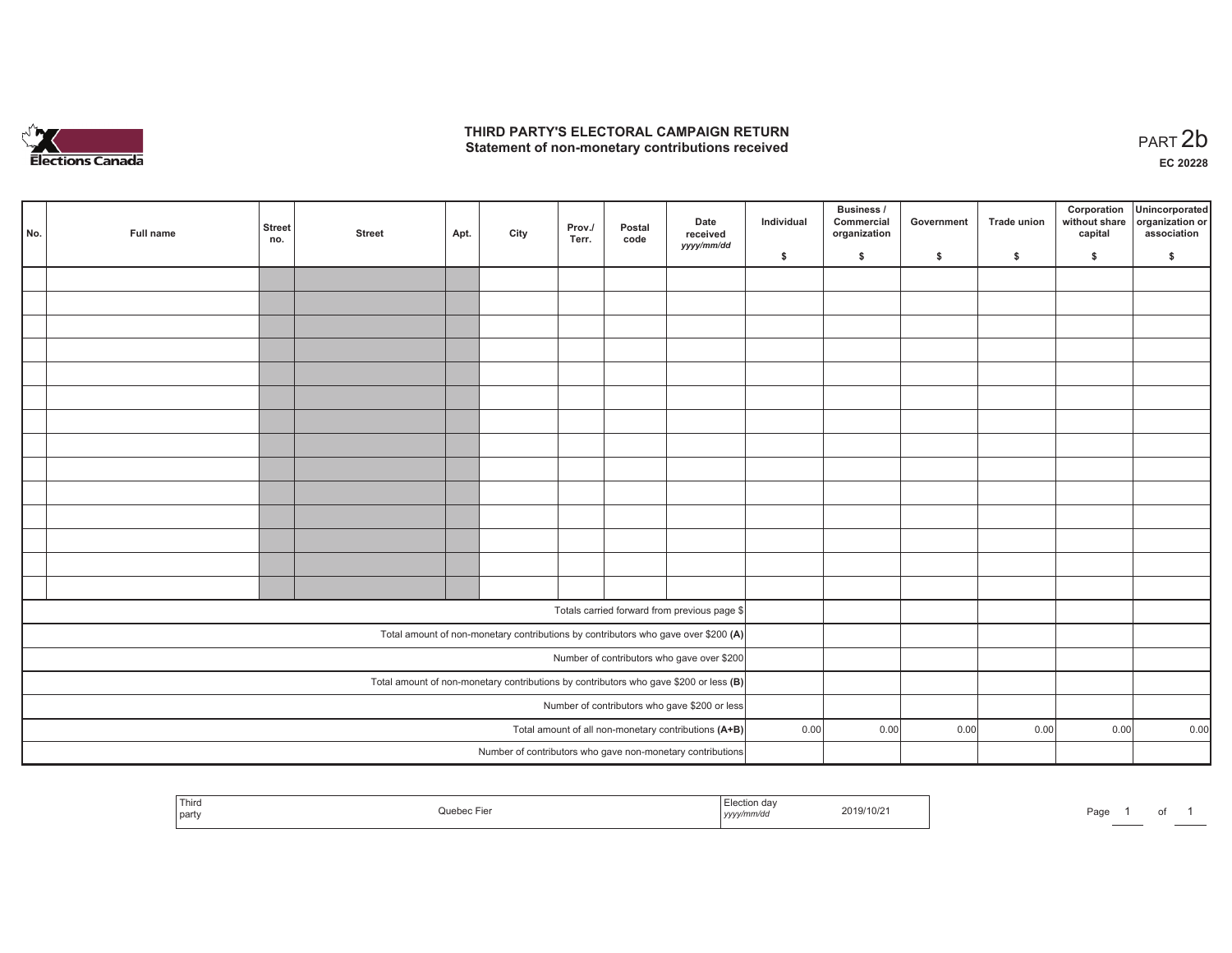

#### **THIRD PARTY'S ELECTORAL CAMPAIGN RETURN STATE:** PERSON SELECTORAL CAMPAIGN RETURN<br>
Statement of operating loans received

**EC 20228**

|                                                                 | No. | Full name | <b>Street</b><br>no. | <b>Street</b> | Apt. | City | Prov./<br>Terr. | Postal<br>code | Date<br>received                                             | Individual | Business /<br>Commercial<br>organization | Government | Trade union | Corporation<br>capital | Unincorporated<br>without share organization or<br>association |
|-----------------------------------------------------------------|-----|-----------|----------------------|---------------|------|------|-----------------|----------------|--------------------------------------------------------------|------------|------------------------------------------|------------|-------------|------------------------|----------------------------------------------------------------|
|                                                                 |     |           |                      |               |      |      |                 |                | yyyy/mm/dd                                                   | \$         | \$                                       | \$         | \$          | \$                     | \$                                                             |
|                                                                 |     |           |                      |               |      |      |                 |                |                                                              |            |                                          |            |             |                        |                                                                |
|                                                                 |     |           |                      |               |      |      |                 |                |                                                              |            |                                          |            |             |                        |                                                                |
|                                                                 |     |           |                      |               |      |      |                 |                |                                                              |            |                                          |            |             |                        |                                                                |
|                                                                 |     |           |                      |               |      |      |                 |                |                                                              |            |                                          |            |             |                        |                                                                |
|                                                                 |     |           |                      |               |      |      |                 |                |                                                              |            |                                          |            |             |                        |                                                                |
|                                                                 |     |           |                      |               |      |      |                 |                |                                                              |            |                                          |            |             |                        |                                                                |
|                                                                 |     |           |                      |               |      |      |                 |                |                                                              |            |                                          |            |             |                        |                                                                |
|                                                                 |     |           |                      |               |      |      |                 |                |                                                              |            |                                          |            |             |                        |                                                                |
|                                                                 |     |           |                      |               |      |      |                 |                |                                                              |            |                                          |            |             |                        |                                                                |
|                                                                 |     |           |                      |               |      |      |                 |                |                                                              |            |                                          |            |             |                        |                                                                |
|                                                                 |     |           |                      |               |      |      |                 |                |                                                              |            |                                          |            |             |                        |                                                                |
|                                                                 |     |           |                      |               |      |      |                 |                |                                                              |            |                                          |            |             |                        |                                                                |
|                                                                 |     |           |                      |               |      |      |                 |                |                                                              |            |                                          |            |             |                        |                                                                |
|                                                                 |     |           |                      |               |      |      |                 |                |                                                              |            |                                          |            |             |                        |                                                                |
|                                                                 |     |           |                      |               |      |      |                 |                | Totals carried forward from previous page \$                 |            |                                          |            |             |                        |                                                                |
|                                                                 |     |           |                      |               |      |      |                 |                | Total amount of loans by lenders who provided over \$200 (A) |            |                                          |            |             |                        |                                                                |
|                                                                 |     |           |                      |               |      |      |                 |                | Number of lenders who provided over \$200                    |            |                                          |            |             |                        |                                                                |
| Total amount of loans by lenders who provided \$200 or less (B) |     |           |                      |               |      |      |                 |                |                                                              |            |                                          |            |             |                        |                                                                |
| Number of lenders who provided \$200 or less                    |     |           |                      |               |      |      |                 |                |                                                              |            |                                          |            |             |                        |                                                                |
| Total amount of all loans (A+B)                                 |     |           |                      |               |      |      |                 |                |                                                              | 0.00       | 0.00                                     | 0.00       | 0.00        | 0.00                   | 0.00                                                           |
|                                                                 |     |           |                      |               |      |      |                 |                | Number of all lenders who provided loans                     |            |                                          |            |             |                        |                                                                |

|  | ' Third<br>party | Quebec Fier | امط<br><i>∈</i> lection dav<br>$\sim$<br>yyyy/mm/dd | 2019/10/21 | Page |  |  |
|--|------------------|-------------|-----------------------------------------------------|------------|------|--|--|
|--|------------------|-------------|-----------------------------------------------------|------------|------|--|--|

Page 1 of 1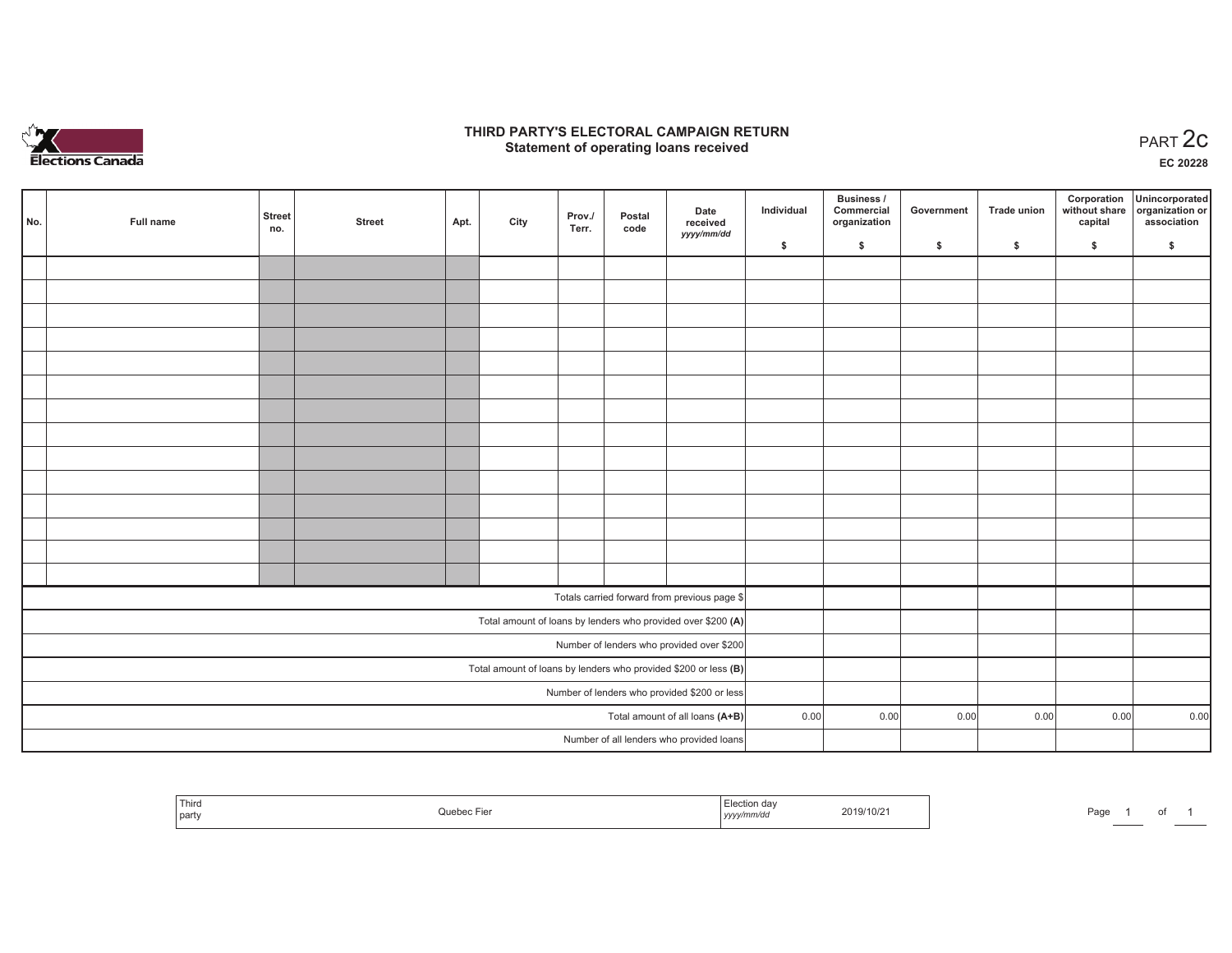# **Elections Canada**

## **THIRD PARTY'S ELECTORAL CAMPAIGN RETURN Summary of inflows**

| PART <sub>2d</sub> |
|--------------------|
| EC 20228           |

| No.          | Type of contributor / lender                 | <b>Monetary</b><br>contributions<br>(Part 2a) | Non-monetary<br>contributions<br>(Part 2b) | Loans<br>(Part 2c) | <b>Total</b> | Number of<br>contributors and<br>lenders |
|--------------|----------------------------------------------|-----------------------------------------------|--------------------------------------------|--------------------|--------------|------------------------------------------|
|              |                                              | \$                                            | \$                                         | \$                 | \$           |                                          |
| 1.           | Individuals                                  |                                               |                                            |                    |              |                                          |
| 2.           | Businesses / Commercial organizations        |                                               |                                            |                    |              |                                          |
| 3.           | Governments                                  |                                               |                                            |                    |              |                                          |
| 4.           | Trade unions                                 |                                               |                                            |                    |              |                                          |
| 5.           | Corporations without share capital           | 45,000.00                                     |                                            |                    | 45,000.00    |                                          |
| 6.           | Unincorporated organizations or associations |                                               |                                            |                    |              |                                          |
| 7.           | Total (items 1 to 6)                         | 45,000.00                                     |                                            |                    | 45,000.00    |                                          |
| <b>Total</b> |                                              |                                               |                                            |                    |              |                                          |
| 8.           | Amount of third party's resources used       |                                               |                                            |                    |              |                                          |
| 9.           | Grand total (items 7 and 8)                  | 45,000.00                                     | 0.00                                       | 0.00               | 45,000.00    |                                          |

| ' Third<br>party | Ouebec.<br>Ē | Election dav<br>vyyy/mm/da<br>,,,,, | 2019/10/2 |
|------------------|--------------|-------------------------------------|-----------|
|------------------|--------------|-------------------------------------|-----------|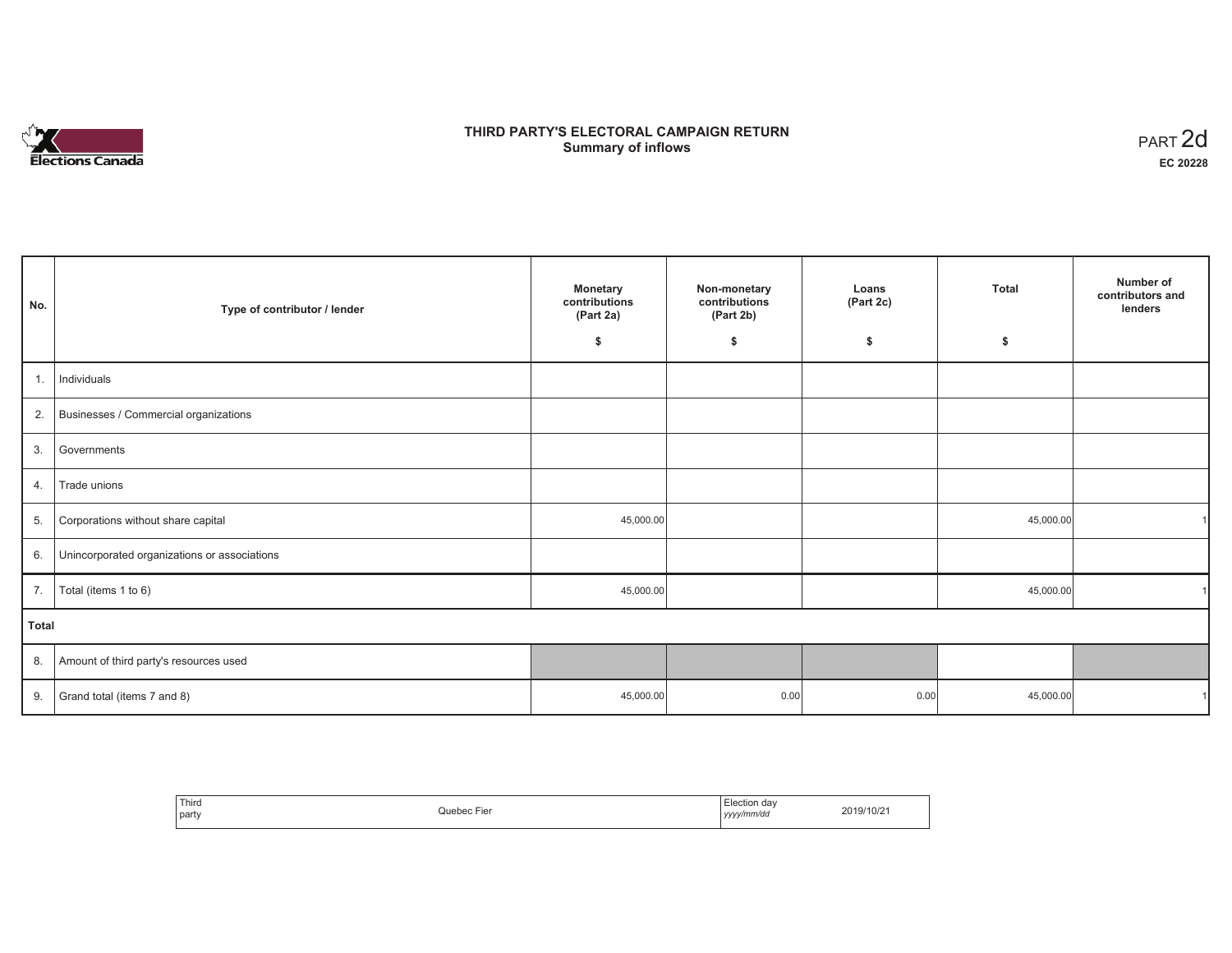

#### **THIRD PARTY'S ELECTORAL CAMPAIGN RETURN Statement of expenses incurred for regulated activities that take place during the pre-election period**  *(Only applicable to a fixed-date general election)*

For a list of expense types, expense categories and expense subcategories, refer to Annex II in the Instructions.

| No.      | Date<br>incurred<br>yyyy/mm/dd | <b>ED Code</b><br>(if applicable) | Supplier | <b>Expense type</b> | Expense<br>category | Expense<br>subcategory | <b>Starting date</b><br>of activity,<br>advertisement<br>or survey<br>yyyy/mm/dd | Ending date<br>of activity,<br>advertisement<br>or survey<br>yyyy/mm/dd | Place of activity or<br>advertisement        | Expense amount<br>\$ |
|----------|--------------------------------|-----------------------------------|----------|---------------------|---------------------|------------------------|----------------------------------------------------------------------------------|-------------------------------------------------------------------------|----------------------------------------------|----------------------|
|          |                                |                                   |          |                     |                     |                        |                                                                                  |                                                                         |                                              |                      |
|          |                                |                                   |          |                     |                     |                        |                                                                                  |                                                                         |                                              |                      |
|          |                                |                                   |          |                     |                     |                        |                                                                                  |                                                                         |                                              |                      |
|          |                                |                                   |          |                     |                     |                        |                                                                                  |                                                                         |                                              |                      |
|          |                                |                                   |          |                     |                     |                        |                                                                                  |                                                                         |                                              |                      |
|          |                                |                                   |          |                     |                     |                        |                                                                                  |                                                                         |                                              |                      |
|          |                                |                                   |          |                     |                     |                        |                                                                                  |                                                                         |                                              |                      |
|          |                                |                                   |          |                     |                     |                        |                                                                                  |                                                                         |                                              |                      |
|          |                                |                                   |          |                     |                     |                        |                                                                                  |                                                                         |                                              |                      |
|          |                                |                                   |          |                     |                     |                        |                                                                                  |                                                                         |                                              |                      |
|          |                                |                                   |          |                     |                     |                        |                                                                                  |                                                                         |                                              |                      |
|          |                                |                                   |          |                     |                     |                        |                                                                                  |                                                                         |                                              |                      |
|          |                                |                                   |          |                     |                     |                        |                                                                                  |                                                                         |                                              |                      |
|          |                                |                                   |          |                     |                     |                        |                                                                                  |                                                                         |                                              |                      |
|          |                                |                                   |          |                     |                     |                        |                                                                                  |                                                                         |                                              |                      |
|          |                                |                                   |          |                     |                     |                        |                                                                                  |                                                                         |                                              |                      |
|          |                                |                                   |          |                     |                     |                        |                                                                                  |                                                                         |                                              |                      |
|          |                                |                                   |          |                     |                     |                        |                                                                                  |                                                                         | Totals carried forward from previous page \$ | 0.00                 |
| Total \$ |                                |                                   |          |                     |                     |                        |                                                                                  |                                                                         | 0.00                                         |                      |

| Third<br>  party | . <u>. .</u><br>Quebec Fier | Election day<br>2019/10/21<br>.<br>yyyy/mm/dd | Paɑ |
|------------------|-----------------------------|-----------------------------------------------|-----|
|------------------|-----------------------------|-----------------------------------------------|-----|

 $_{\sf PART}$ 3a **EC 20228**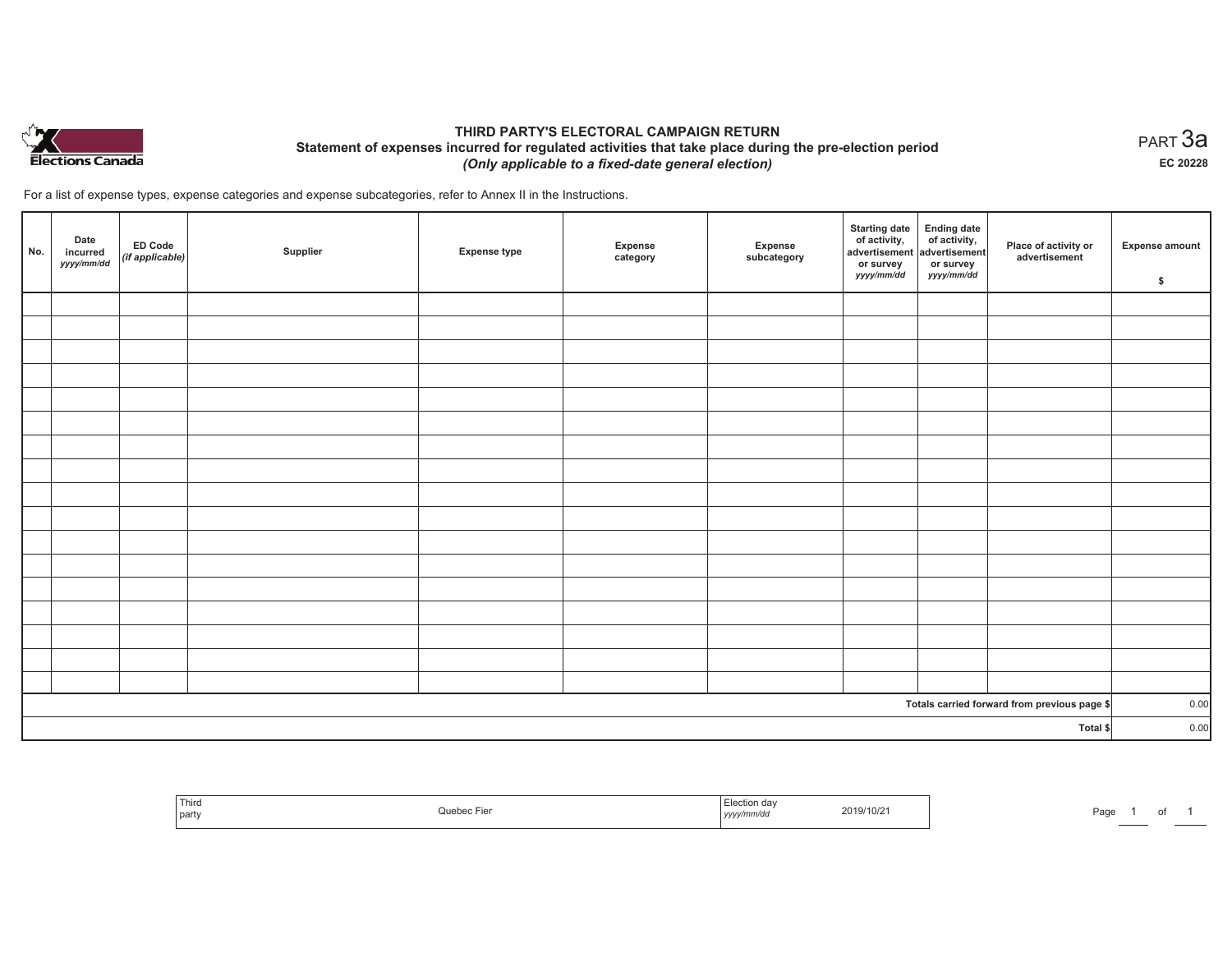

**EC 20228**

For a list of expense types, expense categories and expense subcategories, refer to Annex II in the Instructions.

| No.            | Date<br>incurred<br>yyyy/mm/dd | <b>ED Code</b><br>(if applicable) | Supplier                | <b>Expense type</b>  | Expense<br>category          | Expense<br>subcategory | <b>Starting date</b><br>of activity,<br>advertisement<br>or survey | <b>Ending date</b><br>of activity,<br>advertisement<br>or survey | Place of activity or<br>advertisement        | <b>Expense amount</b> |
|----------------|--------------------------------|-----------------------------------|-------------------------|----------------------|------------------------------|------------------------|--------------------------------------------------------------------|------------------------------------------------------------------|----------------------------------------------|-----------------------|
|                |                                |                                   |                         |                      |                              |                        | yyyy/mm/dd                                                         | yyyy/mm/dd                                                       |                                              | \$                    |
|                | 2019/09/24                     |                                   | Facebook                | Election Advertising | Advertising                  | Content boosting       | 2019/09/11                                                         | 2019/09/23                                                       | Quebec                                       | 2,977.36              |
| $\overline{2}$ | 2019/09/28                     |                                   | Nicolas Gagnon          | Partisan Activities  | Salaries, Wages & Consulting | Consulting fees        | 2019/09/11                                                         | 2019/09/28                                                       | Quebec                                       | 310.50                |
| 3              | 2019/09/28                     |                                   | Simon Tremblay          | Partisan Activities  | Salaries, Wages & Consulting | Consulting fees        | 2019/09/11                                                         | 2019/09/28                                                       | Quebec                                       | 103.50                |
| $\overline{4}$ | 2019/09/28                     |                                   | Samuel Racine           | Partisan Activities  | Salaries, Wages & Consulting | Consulting fees        | 2019/09/11                                                         | 2019/09/28                                                       | Quebec                                       | 103.50                |
| 5              | 2019/09/28                     |                                   | Ballmor Martinez Cazola | Partisan Activities  | Salaries, Wages & Consulting | Consulting fees        | 2019/09/11                                                         | 2019/09/28                                                       | Quebec                                       | 828.00                |
|                |                                |                                   |                         |                      |                              |                        |                                                                    |                                                                  |                                              |                       |
|                |                                |                                   |                         |                      |                              |                        |                                                                    |                                                                  |                                              |                       |
|                |                                |                                   |                         |                      |                              |                        |                                                                    |                                                                  |                                              |                       |
|                |                                |                                   |                         |                      |                              |                        |                                                                    |                                                                  |                                              |                       |
|                |                                |                                   |                         |                      |                              |                        |                                                                    |                                                                  |                                              |                       |
|                |                                |                                   |                         |                      |                              |                        |                                                                    |                                                                  |                                              |                       |
|                |                                |                                   |                         |                      |                              |                        |                                                                    |                                                                  |                                              |                       |
|                |                                |                                   |                         |                      |                              |                        |                                                                    |                                                                  |                                              |                       |
|                |                                |                                   |                         |                      |                              |                        |                                                                    |                                                                  |                                              |                       |
|                |                                |                                   |                         |                      |                              |                        |                                                                    |                                                                  |                                              |                       |
|                |                                |                                   |                         |                      |                              |                        |                                                                    |                                                                  |                                              |                       |
|                |                                |                                   |                         |                      |                              |                        |                                                                    |                                                                  |                                              |                       |
|                |                                |                                   |                         |                      |                              |                        |                                                                    |                                                                  | Totals carried forward from previous page \$ |                       |
|                |                                |                                   |                         |                      |                              |                        |                                                                    |                                                                  | Total \$                                     | 4,322.86              |

| Election dav<br>2019/10/21<br>Quebec Fier<br>yyyy/mm/dd |
|---------------------------------------------------------|
|---------------------------------------------------------|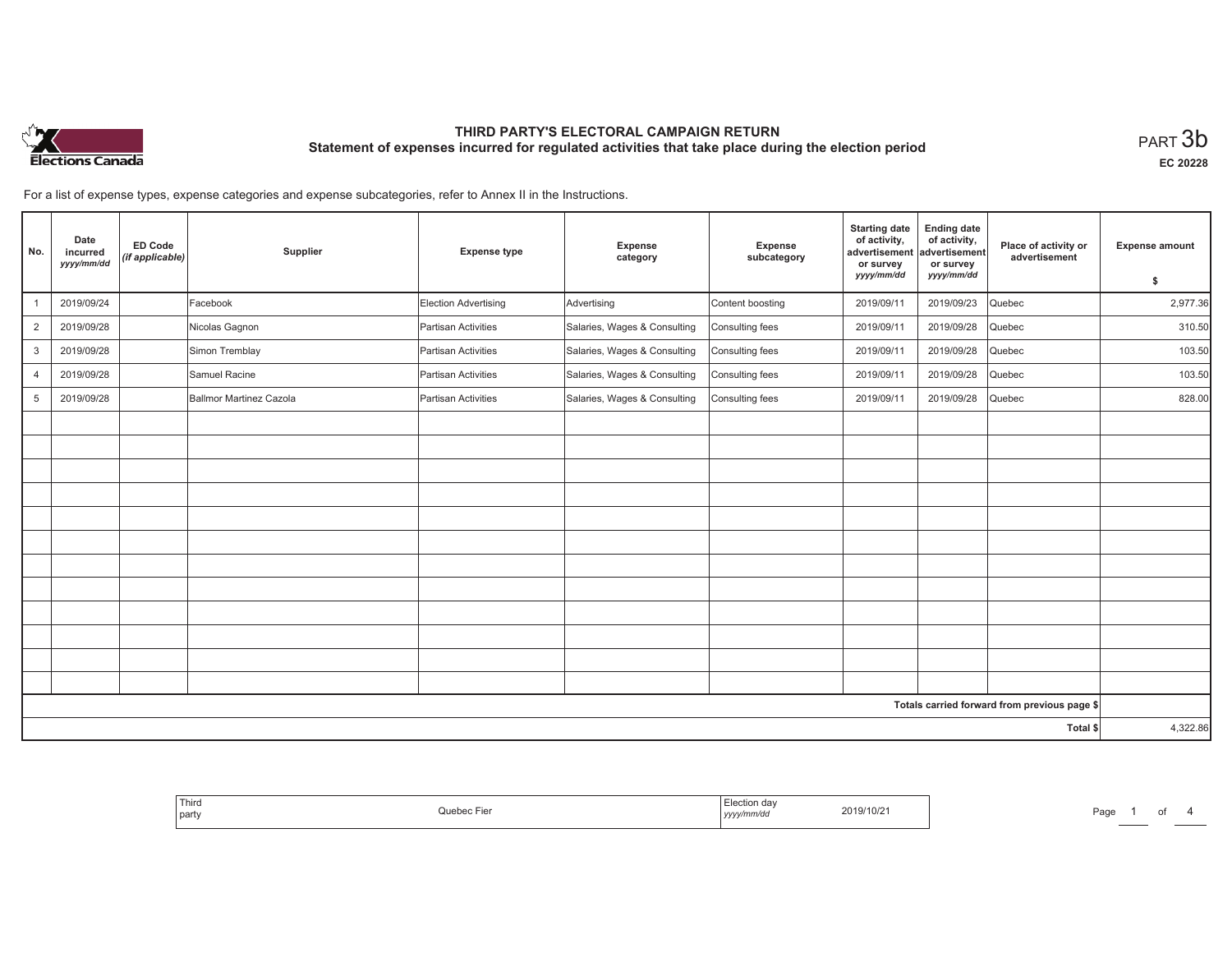

**EC 20228**

For a list of expense types, expense categories and expense subcategories, refer to Annex II in the Instructions.

| No.            | Date<br>incurred<br>yyyy/mm/dd | <b>ED Code</b><br>(if applicable) | Supplier                | <b>Expense type</b>         | Expense<br>category          | Expense<br>subcategory | <b>Starting date</b><br>of activity,<br>advertisement<br>or survey | <b>Ending date</b><br>of activity,<br>advertisement<br>or survey | Place of activity or<br>advertisement        | <b>Expense amount</b> |
|----------------|--------------------------------|-----------------------------------|-------------------------|-----------------------------|------------------------------|------------------------|--------------------------------------------------------------------|------------------------------------------------------------------|----------------------------------------------|-----------------------|
|                |                                |                                   |                         |                             |                              |                        | yyyy/mm/dd                                                         | yyyy/mm/dd                                                       |                                              | \$                    |
|                | 2019/10/12                     |                                   | Nicolas Gagnon          | Partisan Activity           | Salaries, Wages & Consulting | Consulting fees        | 2019/09/29                                                         | 2019/10/12                                                       | $ _{\rm QC}$                                 | 241.50                |
| $\overline{2}$ | 2019/10/12                     |                                   | Simon Tremblay          | Partisan Activity           | Salaries, Wages & Consulting | Consulting fees        | 2019/09/29                                                         | 2019/10/12                                                       | <b>QC</b>                                    | 80.50                 |
| 3              | 2019/10/12                     |                                   | Samuel Racine           | Partisan Activity           | Salaries, Wages & Consulting | Consulting fees        | 2019/09/29                                                         | 2019/10/12                                                       | QC                                           | 80.50                 |
| 4              | 2019/10/12                     |                                   | Ballmor Martinez Cazola | Partisan Activity           | Salaries, Wages & Consulting | Consulting fees        | 2019/09/29                                                         | 2019/10/12                                                       | $ _{\rm QC}$                                 | 644.00                |
| 5              | 2019/10/03                     |                                   | Nation Builder          | Partisan Activity           | <b>Office</b>                | Website - hosting      | 2019/09/11                                                         | 2019/09/30                                                       | <b>QC</b>                                    | 326.53                |
| 6              | 2019/10/03                     |                                   | Google                  | Partisan Activity           | Office                       | Website - hosting      | 2019/09/11                                                         | 2019/09/30                                                       | <b>QC</b>                                    | 17.62                 |
| $\overline{7}$ | 2019/10/03                     |                                   | Adobe                   | <b>Election Advertising</b> | Advertising                  | Production costs       | 2019/09/11                                                         | 2019/09/30                                                       | $ _{\rm QC}$                                 | 43.25                 |
| 8              | 2019/10/03                     |                                   | <b>RBC</b>              | Partisan Activity           | Other                        | <b>Bank</b> fees       | 2019/10/03                                                         | 2019/10/03                                                       | <b>QC</b>                                    | 6.00                  |
| 9              | 2019/10/01                     |                                   | Facebook                | Election Advertising        | Advertising                  | Content boosting       | 2019/09/25                                                         | 2019/09/30                                                       | $ _{\rm QC}$                                 | 2,335.61              |
|                |                                |                                   |                         |                             |                              |                        |                                                                    |                                                                  |                                              |                       |
|                |                                |                                   |                         |                             |                              |                        |                                                                    |                                                                  |                                              |                       |
|                |                                |                                   |                         |                             |                              |                        |                                                                    |                                                                  |                                              |                       |
|                |                                |                                   |                         |                             |                              |                        |                                                                    |                                                                  |                                              |                       |
|                |                                |                                   |                         |                             |                              |                        |                                                                    |                                                                  |                                              |                       |
|                |                                |                                   |                         |                             |                              |                        |                                                                    |                                                                  |                                              |                       |
|                |                                |                                   |                         |                             |                              |                        |                                                                    |                                                                  |                                              |                       |
|                |                                |                                   |                         |                             |                              |                        |                                                                    |                                                                  |                                              |                       |
|                |                                |                                   |                         |                             |                              |                        |                                                                    |                                                                  | Totals carried forward from previous page \$ | 4,322.86              |
|                |                                |                                   |                         |                             |                              |                        |                                                                    |                                                                  | Total \$                                     | 8,098.37              |

| Iection dav<br>2019/10/21<br>Quebec Fier<br>yyyy/mm/dd | Third<br>party |  |
|--------------------------------------------------------|----------------|--|
|--------------------------------------------------------|----------------|--|

Page 2 of 4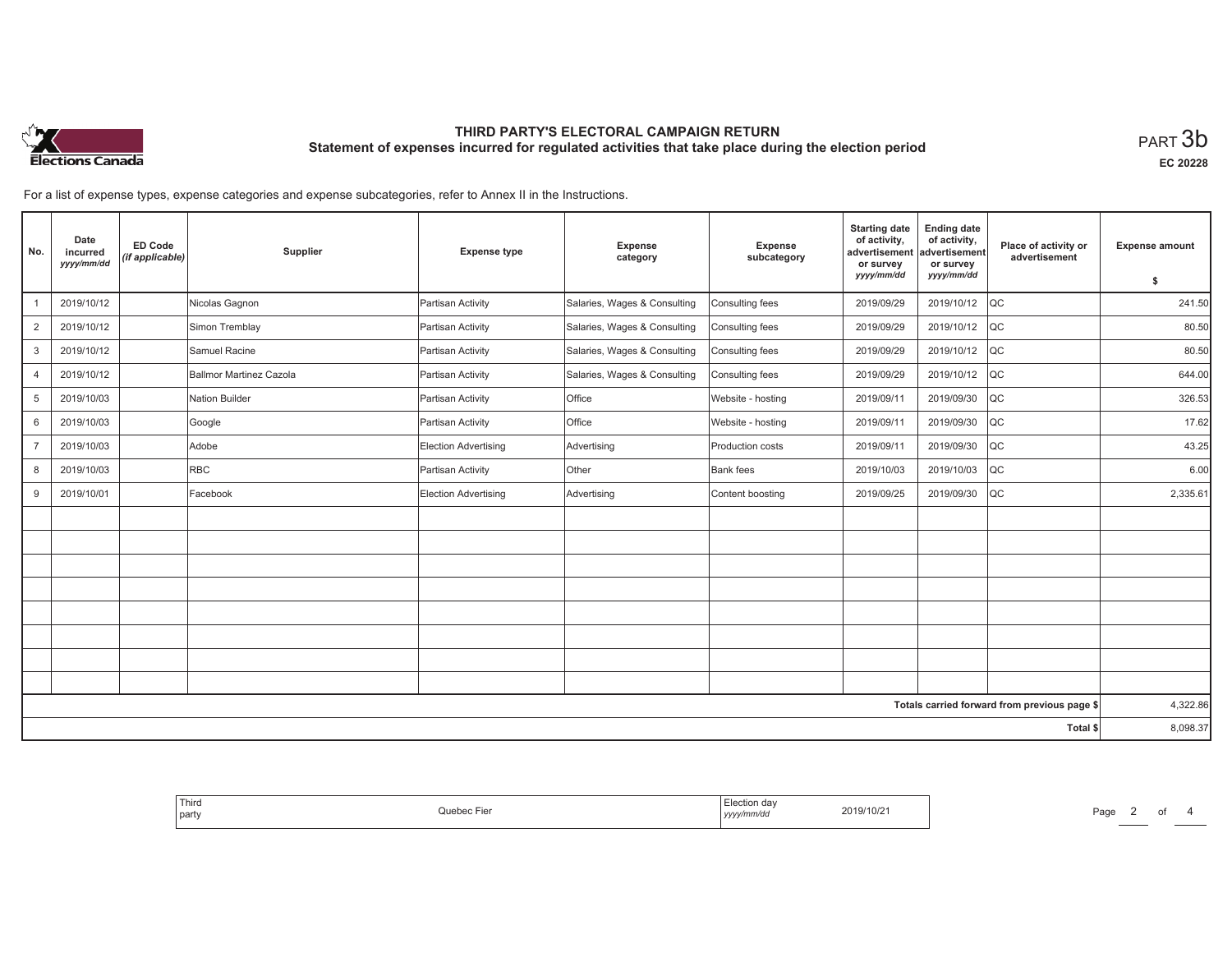

**EC 20228**

For a list of expense types, expense categories and expense subcategories, refer to Annex II in the Instructions.

| No.            | Date<br>incurred<br>yyyy/mm/dd | <b>ED Code</b><br>(if applicable) | Supplier              | <b>Expense type</b>         | <b>Expense</b><br>category | Expense<br>subcategory  | <b>Starting date</b><br>of activity,<br>advertisement<br>or survey | <b>Ending date</b><br>of activity,<br>advertisement<br>or survey | Place of activity or<br>advertisement        | <b>Expense amount</b> |
|----------------|--------------------------------|-----------------------------------|-----------------------|-----------------------------|----------------------------|-------------------------|--------------------------------------------------------------------|------------------------------------------------------------------|----------------------------------------------|-----------------------|
|                |                                |                                   |                       |                             |                            |                         | yyyy/mm/dd                                                         | yyyy/mm/dd                                                       |                                              | s.                    |
|                | 2019/09/30                     |                                   | <b>RMG</b>            | Partisan Activity           | <b>Voter Contact</b>       | <b>Text Messaging</b>   | 2019/09/11                                                         | 2019/09/30                                                       | loc                                          | 13,044.73             |
| $\overline{2}$ | 2019/10/07                     |                                   | RMG                   | Partisan Activity           | Voter Contact              | <b>Calling Services</b> | 2019/09/29                                                         | 2019/10/05                                                       | <b>QC</b>                                    | 127.60                |
| 3              | 2019/10/17                     |                                   | <b>RMG</b>            | Partisan Activity           | Voter Contact              | <b>Calling Services</b> | 2019/10/06                                                         | 2019/10/12                                                       | loc                                          | 193.84                |
| $\overline{4}$ | 2019/10/17                     |                                   | RMG                   | Partisan Activity           | <b>Voter Contact</b>       | <b>Calling Services</b> | 2019/10/06                                                         | 2019/10/12                                                       | <b>QC</b>                                    | 3,750.88              |
| 5              | 2019/10/21                     |                                   | RMG                   | Partisan Activity           | Voter Contact              | <b>Calling Services</b> | 2019/10/13                                                         | 2019/10/19                                                       | <b>QC</b>                                    | 122.55                |
| 6              | 2019/10/21                     |                                   | <b>RMG</b>            | Partisan Activity           | Voter Contact              | <b>Calling Services</b> | 2019/10/20                                                         | 2019/10/20                                                       | lQC                                          | 3,854.09              |
|                | 2019/10/29                     |                                   | RMG                   | Partisan Activity           | <b>Voter Contact</b>       | <b>Text Messaging</b>   | 2019/10/01                                                         | 2019/10/21                                                       | <b>QC</b>                                    | 18,718.03             |
| 8              | 2019/10/29                     |                                   | RMG                   | Partisan Activity           | Voter Contact              | <b>Text Messaging</b>   | 2019/10/01                                                         | 2019/10/21                                                       | <b>QC</b>                                    | 5,820.17              |
| 9              | 2019/10/29                     |                                   | <b>RMG</b>            | Partisan Activity           | Voter Contact              | <b>Text Messaging</b>   | 2019/10/01                                                         | 2019/10/21                                                       | loc                                          | 11.221.88             |
| 10             | 2019/10/17                     |                                   | ElectRight            | Partisan Activity           | Voter Contact              | <b>Calling Services</b> | 2019/10/02                                                         | 2019/10/16                                                       | <b>QC</b>                                    | 23,172.91             |
| 11             | 2019/10/15                     |                                   | Facebook              | Election Advertising        | Advertising                | <b>Content Boosting</b> | 2019/10/01                                                         | 2019/10/09                                                       | <b>QC</b>                                    | 3,509.90              |
| 12             | 2019/10/15                     |                                   | Facebook              | Election Advertising        | Advertising                | <b>Content Boosting</b> | 2019/10/10                                                         | 2019/10/14                                                       | <b>QC</b>                                    | 9,625.35              |
| 13             | 2019/10/19                     |                                   | Facebook              | Election Advertising        | Advertising                | <b>Content Boosting</b> | 2019/10/15                                                         | 2019/10/17                                                       | <b>QC</b>                                    | 10,096.00             |
| 14             | 2019/10/23                     |                                   | Facebook              | Election Advertising        | Advertising                | <b>Content Boosting</b> | 2019/10/08                                                         | 2019/10/10                                                       | <b>QC</b>                                    | 649.75                |
| 15             | 2019/10/23                     |                                   | Facebook              | Election Advertising        | Advertising                | <b>Content Boosting</b> | 2019/10/16                                                         | 2019/10/21                                                       | <b>QC</b>                                    | 17,560.33             |
| 16             | 2019/10/23                     |                                   | Facebook (correction) | <b>Election Advertising</b> | Advertising                | <b>Content Boosting</b> | 2019/09/11                                                         | 2019/10/21                                                       | loc                                          | $-15.02$              |
| 17             | 2020/01/21                     |                                   | Facebook              | Election Advertising        | Advertising                | <b>Content Boosting</b> | 2019/10/04                                                         | 2019/10/31                                                       | loc                                          | 7.08                  |
|                |                                |                                   |                       |                             |                            |                         |                                                                    |                                                                  | Totals carried forward from previous page \$ | 8,098.37              |
|                |                                |                                   |                       |                             |                            |                         |                                                                    |                                                                  | Total \$                                     | 129,558.44            |

| 2019/10/21<br>Juebec Fier<br>√mm/da<br>party<br>,,,, |
|------------------------------------------------------|
|------------------------------------------------------|

Page 3 of 4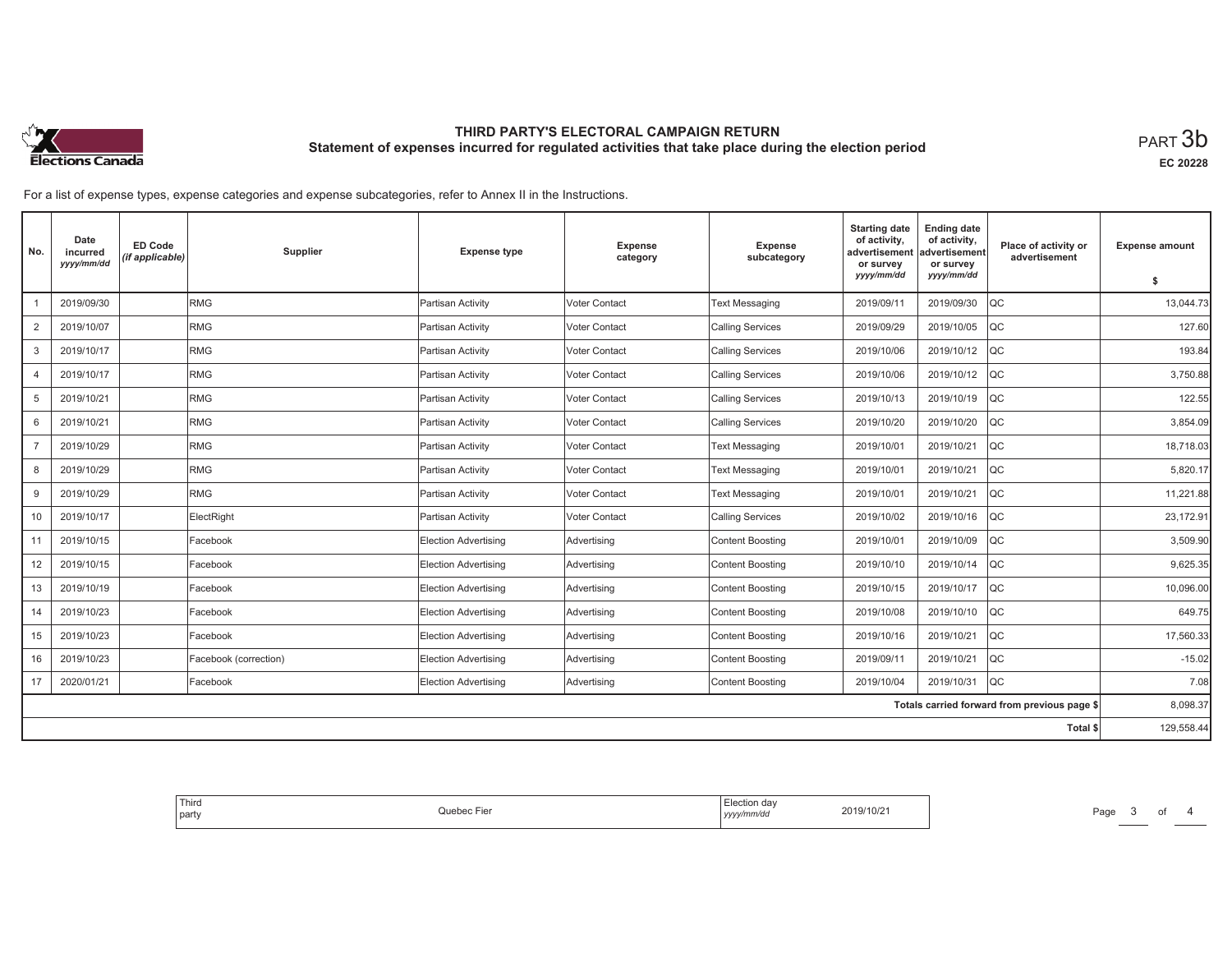

**EC 20228**

For a list of expense types, expense categories and expense subcategories, refer to Annex II in the Instructions.

| No.            | Date<br>incurred<br>yyyy/mm/dd | <b>ED Code</b><br>(if applicable) | Supplier                                | <b>Expense type</b>  | <b>Expense</b><br>category   | Expense<br>subcategory     | <b>Starting date</b><br>of activity,<br>advertisement<br>or survey | <b>Ending date</b><br>of activity,<br>advertisement<br>or survey | Place of activity or<br>advertisement        | <b>Expense amount</b> |
|----------------|--------------------------------|-----------------------------------|-----------------------------------------|----------------------|------------------------------|----------------------------|--------------------------------------------------------------------|------------------------------------------------------------------|----------------------------------------------|-----------------------|
|                |                                |                                   |                                         |                      |                              |                            | yyyy/mm/dd                                                         | yyyy/mm/dd                                                       |                                              | \$                    |
|                | 2019/10/21                     |                                   | Nicolas Gagnon                          | Partisan Activity    | Salaries, Wages & Consulting | Consulting fees            | 2019/10/13                                                         | 2019/10/21                                                       | $_{\rm QC}$                                  | 155.25                |
| $\overline{2}$ | 2019/10/21                     |                                   | Simon Tremblay                          | Partisan Activity    | Salaries, Wages & Consulting | Consulting fees            | 2019/10/13                                                         | 2019/10/21                                                       | QC                                           | 51.75                 |
| 3              | 2019/10/21                     |                                   | Samuel Racine                           | Partisan Activity    | Salaries, Wages & Consulting | Consulting fees            | 2019/10/13                                                         | 2019/10/21                                                       | QC                                           | 51.75                 |
| $\overline{4}$ | 2019/10/21                     |                                   | Balmor Martinez Cazola                  | Partisan Activity    | Salaries, Wages & Consulting | Consulting fees            | 2019/10/13                                                         | 2019/10/21                                                       | QC                                           | 414.00                |
| 5              | 2020/01/21                     |                                   | Scotiabank                              | Partisan Activity    | Other                        | Transaction fees           | 2019/10/17                                                         | 2019/10/21                                                       | QC                                           | 5.00                  |
| 6              | 2019/10/31                     |                                   | NationBuilder / Google                  | Partisan Activity    | Office                       | <b>Website Hosting</b>     | 2019/10/01                                                         | 2019/10/21                                                       | QC                                           | 363.04                |
| $\overline{7}$ | 2019/10/31                     |                                   | Adobe                                   | Election Advertising | Advertising                  | <b>Production Costs</b>    | 2019/10/01                                                         | 2019/10/21                                                       | QC                                           | 43.20                 |
| 8              | 2019/10/21                     |                                   | Go Daddy                                | Partisan Activity    | Office                       | <b>Website Development</b> | 2019/09/11                                                         | 2019/10/21                                                       | QC                                           | 2.25                  |
| 9              | 2019/10/21                     |                                   | The Internet Centre/ allconferencecalls | Partisan Activity    | Office                       | Telephone & Internet       | 2019/09/11                                                         | 2019/10/21                                                       | QC                                           | 7.08                  |
|                |                                |                                   |                                         |                      |                              |                            |                                                                    |                                                                  |                                              |                       |
|                |                                |                                   |                                         |                      |                              |                            |                                                                    |                                                                  |                                              |                       |
|                |                                |                                   |                                         |                      |                              |                            |                                                                    |                                                                  |                                              |                       |
|                |                                |                                   |                                         |                      |                              |                            |                                                                    |                                                                  |                                              |                       |
|                |                                |                                   |                                         |                      |                              |                            |                                                                    |                                                                  |                                              |                       |
|                |                                |                                   |                                         |                      |                              |                            |                                                                    |                                                                  |                                              |                       |
|                |                                |                                   |                                         |                      |                              |                            |                                                                    |                                                                  |                                              |                       |
|                |                                |                                   |                                         |                      |                              |                            |                                                                    |                                                                  |                                              |                       |
|                |                                |                                   |                                         |                      |                              |                            |                                                                    |                                                                  | Totals carried forward from previous page \$ | 129,558.44            |
|                |                                |                                   |                                         |                      |                              |                            |                                                                    |                                                                  | Total \$                                     | 130,651.76            |

| Flection dav<br>2019/10/21<br>Quebec Fier<br>.<br>yyyy/mm/dd<br>. | ' Third<br>party |
|-------------------------------------------------------------------|------------------|
|-------------------------------------------------------------------|------------------|